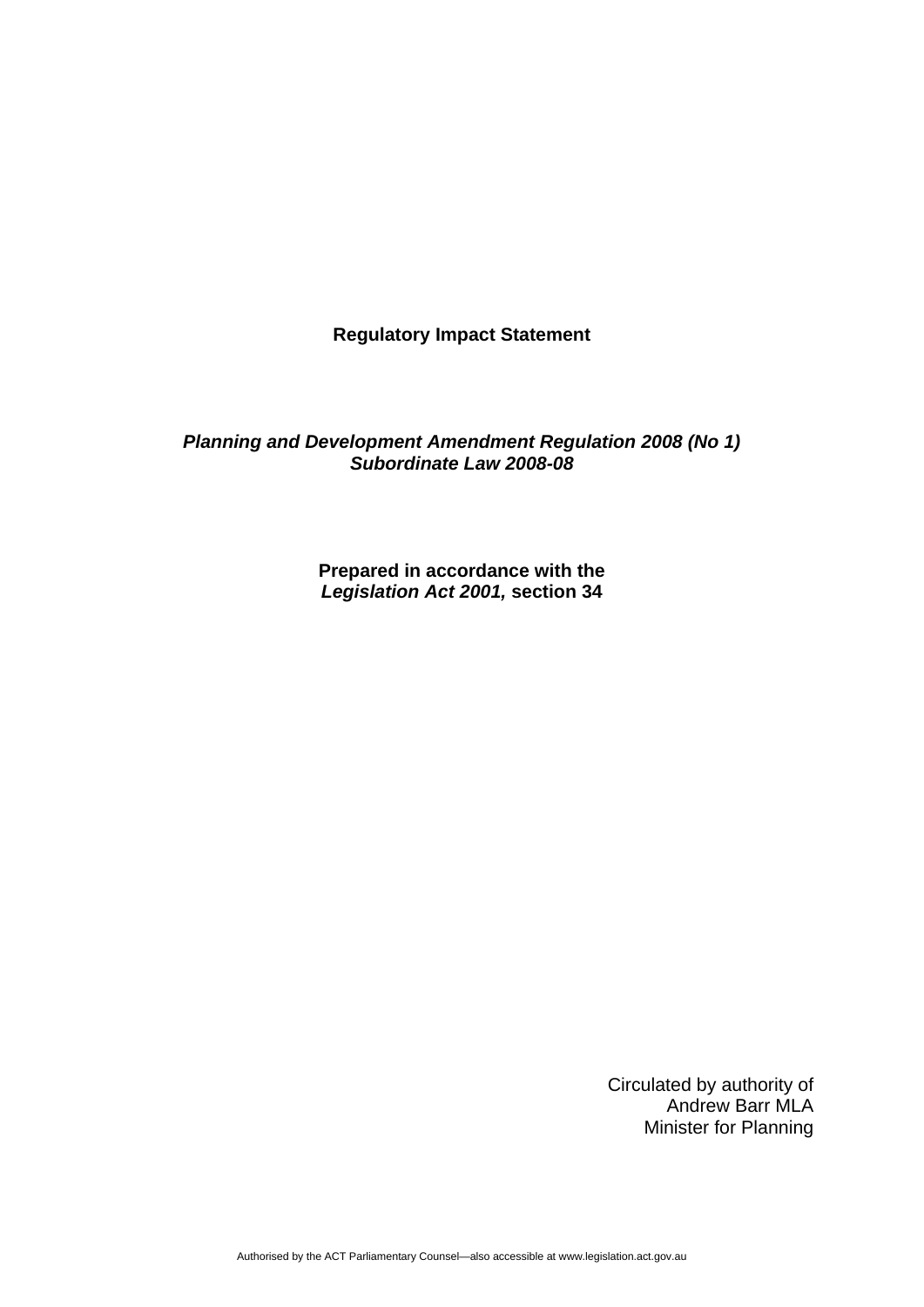# **General**

This regulatory impact statement responds to four specific elements of the Planning and Development Amendment Regulation 2008 (No 1):

- 1. Section 10 New Division 5.1.4 s130 (e) Certain direct sales not requiring approval-Community Housing Canberra Limited
- 2. Section 14 New section 202 Application for extension of time to commence or complete building and development-Act s 298 (5), def A, par (b)
- 3. Section 14 New section 203 Extension of time to complete building and development on hardship grounds-Act, s 298B (6), def prescribed period, par (b)
- 4. Section 19 New section 403 Strict Liability offence *Securing things seized under the Act, pt 12.3*

Other elements of the regulation are either predominately technical amendments to clarify provisions in the initial regulation or transition existing policy. A regulatory impact statement had been prepared and tabled for the initial regulation and authorising law.

# **Authorising Law**

Provisions in this amending regulation are authorised by the *Planning and Development Act 2007*, sections:

- s298A (5) (b) Application for extension of time to commence or complete building and development
- s298B (6) (B) Extension of time to commence or complete building and development
- s426 Regulation-making power
- s429 Transitional regulation

# **Section 130 (e)**  *Certain direct sales not requiring approval-Act, s240 (1) (ca)*

## **Policy Objectives**

The Governments *Affordable Housing Action Plan 2007* seeks to improve access to affordable housing at all levels and specifically includes community and not-for-profit housing. There are two providers of community housing in Canberra, the housing commissioner and Community Housing Canberra Limited.

Community Housing Canberra Limited, as a Territory owned entity, responds directly to government policy intent, specifically the *Affordable Housing Action Plan 2007*. The provision provides the mechanism to facilitate this policy intent.

# **Achieving policy objectives**

A disallowable instrument made under the Land (Planning and Environment) Act 1991 responded to the *Affordable Housing Action Plan 2007* by providing that a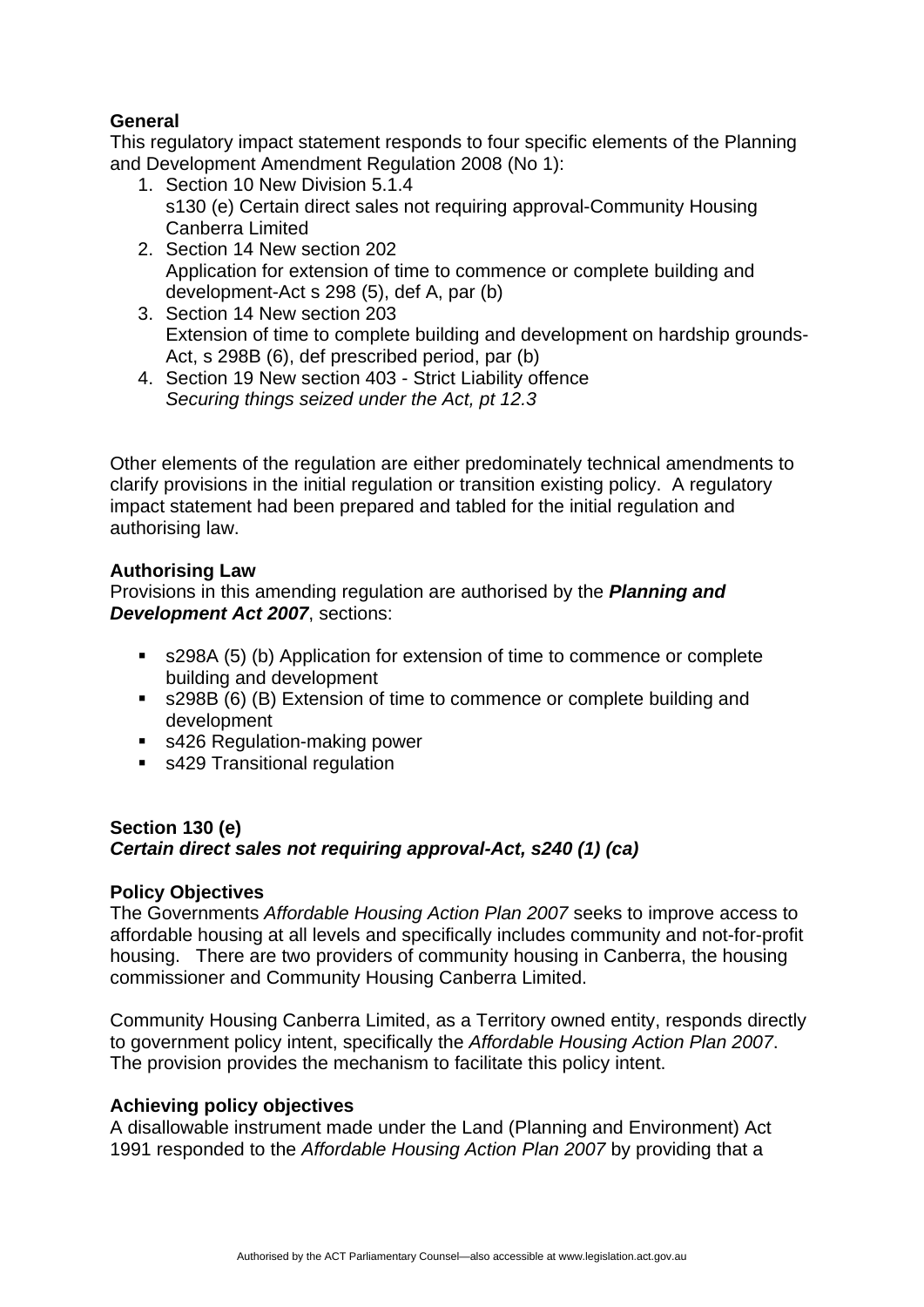direct sale could be made to Community Housing Canberra Limited. This provision transitions that disallowable instrument into regulation.

There is currently no other provider, outside of the Housing Commissioner, of community housing in Canberra and this situation is not expected to change in the foreseeable future.

### **Consistency with authorising law**

Section 240 (1) (d) of the P&D Act 2007 provides the capacity to prescribe by regulation, where the authority may grant leases without approval of the Executive or Minister. Within the framework of the legislation, where practicable, disallowable instruments have been transitioned into regulation. This provides clear and transparent accountability on the situations where the authority may make direct sales.

The use of a regulation opposed to disallowable instrument provides rigour while remaining flexible to changing demands.

### **Reasonable alternative**

There is no reasonable alternative as the capacity to approve direct sales to Community Housing Canberra Limited existed under the repealed Land (Planning and Environment) Act 1991. It is not the Governments intent to remove existing rights. The regulation stipulates specific organisations, such as the Housing Commissioner, or eligibility criteria for direct sales.

Although Community Housing Canberra Limited is the only other provider of community housing in Canberra should another provider express interest in entering the market then it would be appropriate and relatively simple to amend the regulation.

## **Assessment of Benefits and Costs**

The Government promotes, through various initiatives, opportunities for providers outside of the Canberra region to enter the market. An assessment of the market has not identified any additional or potential providers of community housing. Therefore there are no appreciable costs to the community in prescribing in regulation for direct sales to Community Housing Canberra Limited.

If this situation changes then the use of regulation provides a flexible and responsive mechanism to cater for new providers.

#### **Scrutiny Committee**

The proposed provision is consistent with the scrutiny of bills and subordinate legislation committee principles. An explanatory statement is has been tabled.

General principles of the authorising law, P&D Act 2007, have been assessed by the Human Rights Commissioner and all issues responded to. Similarly the regulation has been reviewed by the Human Rights section of JACS and no issues identified.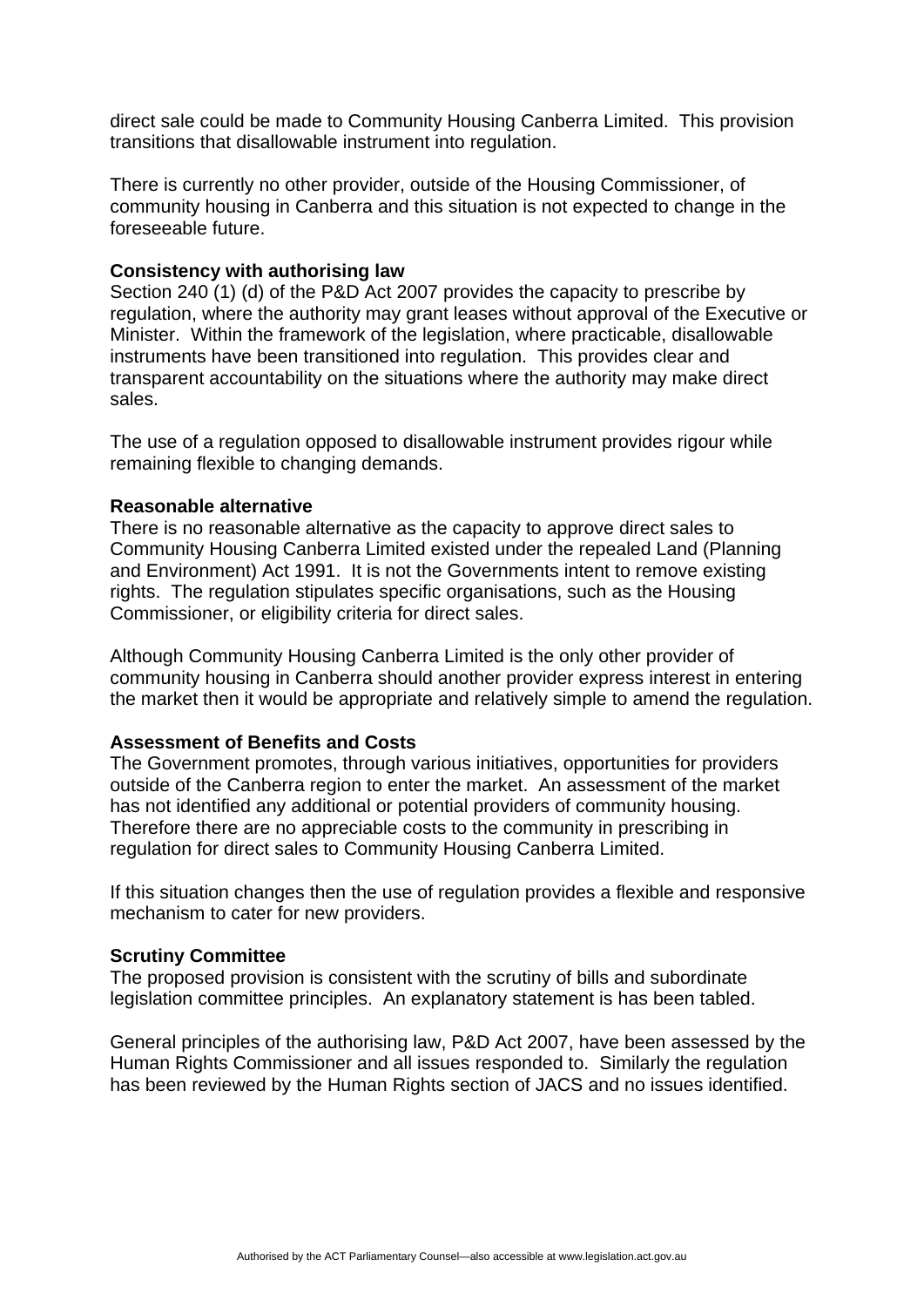# **New section 202**

# *202 Application for extension of time to commence or complete building and development – Act, s 298 (5) def A, par (b)*

Section 202 prescribes the lower figures for a fee to apply for an extension of time to commence or complete building and development.

It is 1 if a hardship reason applies to 1 or more of the lessees. The prescribed figure is 3 if:

- (a) subsection 202(1) does not apply; and
- (b) the lessee is 1 or more individuals only; and
- (c) none of the individuals has made an application under the Act section, 298A in relation to another lease within the 3 year period before the day the application is made.

Under section 202(3) *hardship reason* means:

- (a) a reason mentioned in the Act, section  $298(2)(b)(ii)$  or (iii);
- (b) and for a lessee which is an individual a reason mentioned in section 200 of the regulation.

### **Policy Objectives**

Under section 298A (3) (b) an application to extend the commencement or completion of a building and development provision must be accompanied by the required fee. The required fee is worked out in accordance with the formula in section 298A(3)(b). Under section 298A(5), "A" in the formula is 5, or a lower figure, if prescribed by regulation.

The Governments *Affordable Housing Action Plan 2007* seeks to ensure that land is available and that development occurs within reasonable time to assist potential home owners to enter the market. It is not the Governments intent to unduly place additional financial burden on applicants in genuine hardship.

## **Achieving policy objectives**

The provision responds to a key strategy of the Governments *Affordable Housing Action Plan 2007* that is 'maintaining a planning and land release system that supports the delivery of an adequate supply of land and is responsive to changing demand'. It provides the mechanisms for individuals in hardship not to be duly affected by the impost of high fees, which would exacerbate their personal situations, while providing a higher level of deterrent for land speculation. Developers who meet the criteria will have the fee reduced to 3 times. This will ensure that developers are able to manage their financial and building obligations to deliver affordable housing opportunities to the community.

#### **Consistency with authorising law**

The provision replicates provisions in the repealed *Land (Planning and Environment Act 1991*. The P&D Act provides that the Authority may grant leases and that building and development provisions may require commencement and completion within stated times.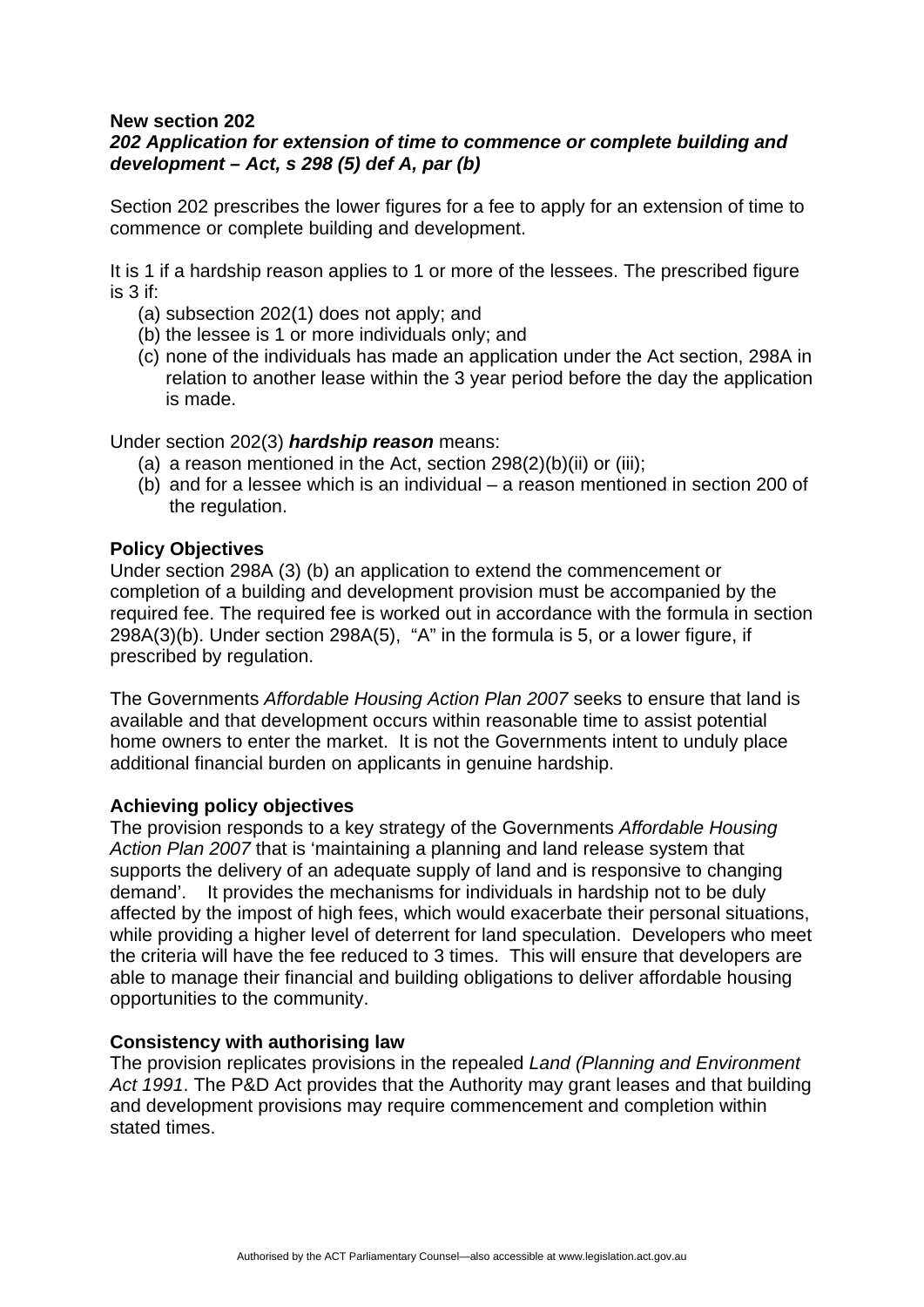Section 202 requires that a proponent apply to the Authority for consideration of an extension of time. Section 424 of the P&D Act provides that the Authority may determine fees for the Act. In accordance with ACT Treasury guidelines it was considered appropriate that as fee be charged and set at a level consummate with the policy intent.

### **Reasonable alternative**

There are no reasonable alternatives that would ensure the equitable access and development opportunities for individuals while ensuring, where practicable, that land is not unreasonably with-held from the market. The provision also seeks not to unduly restrict access to economic development opportunities of builders or individuals.

## **Assessment of Benefits and Costs**

The provision lowers the costs to individuals who meet the criteria and allows a reasonable opportunity to commence and complete building and development as required as part of the lease. If the fee were not able to be reduced for hardship reasons then this would unreasonably increase the financial burden on the individual. If an individual lost the opportunity to comply with building and development provisions of their lease then this in effect would deprive them of a basic human right i.e. access to housing.

A lessee's denial of a reasonable opportunity to meet their lease provisions could increase the demand on other government support mechanisms e.g. accessing government housing or rental assistance etc.

#### **Scrutiny Committee**

The proposed provision is consistent with the scrutiny of bills and subordinate legislation committee principles. General principles of the authorising law, P&D Act 2007, have been assessed by the Human Rights Commissioner and all issues responded to. This provision ensures that through regulation the right to access housing is not unreasonably denied. An explanatory statement is has been tabled.

#### **New section 203**

# *203 Extension of time to complete building and development on hardship grounds-Act, s 298 (5) def A, par (b)*

Section 203 is a regulation required pursuant to section 298B(6)(b) and provides that the authority may extend the maximum aggregate period of time for compliance with a building and development provision in a lease beyond the 3 year maximum by any period up to a maximum of 2 years, if hardship is established.

The authority can extend the maximum aggregate period for an individual if satisfied that the lessee:

- (1) cannot comply with the building and development provision within the required period because of:
	- (a) personal reasons; or
	- (b) financial reasons connected with the lease; or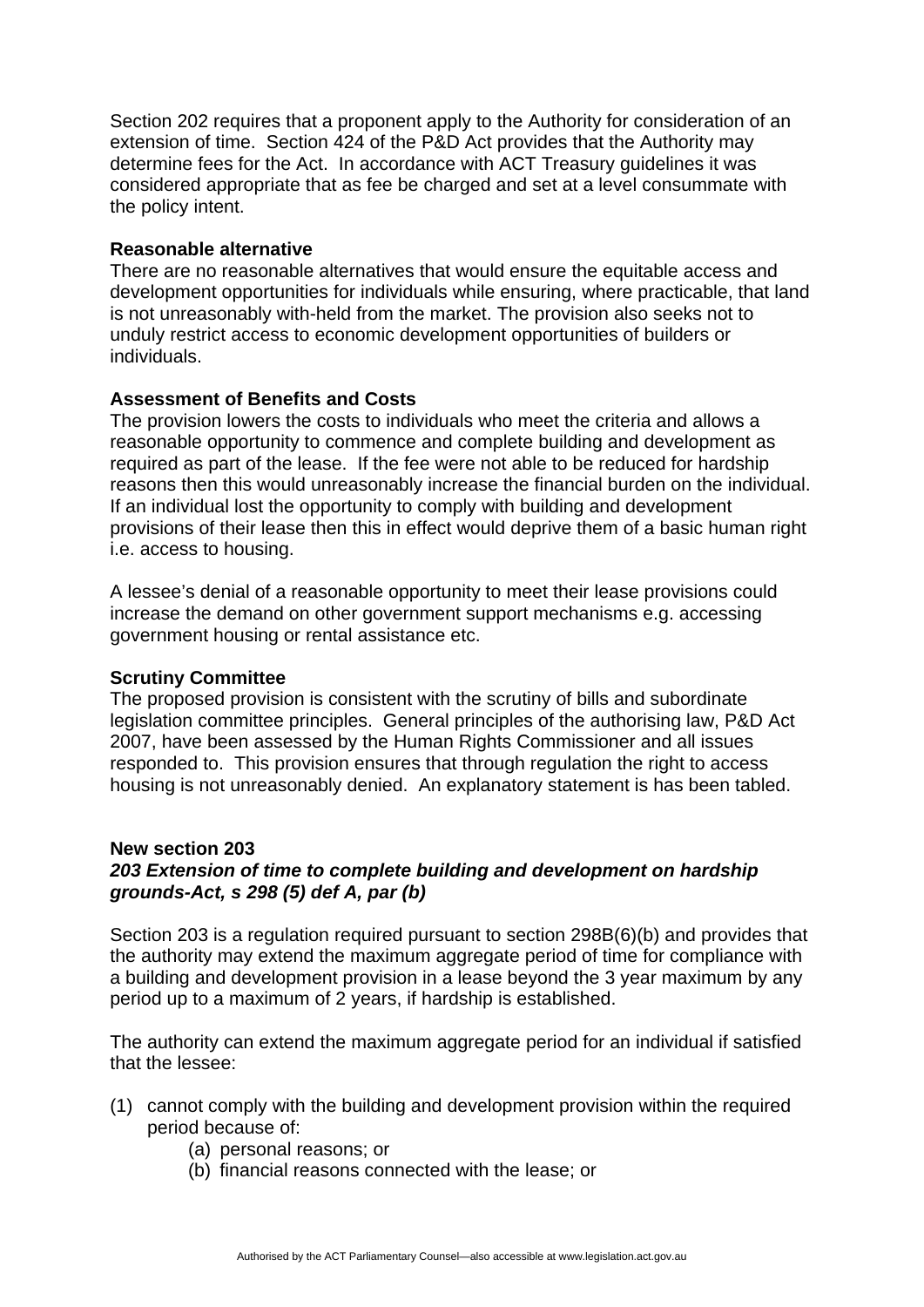- (c) an unforeseen major event outside the lessee's control that has a demonstrable effect on the lessee's ability to develop the land; and
- (2) has demonstrated that the lessee is reasonably likely to be able to meet the new extended time frame for compliance.

The authority can only extend the maximum aggregate period for an entity, other than an individual, if satisfied that the lessee:

- (1) cannot comply with the building and development provisions because of:
	- (a) financial reasons connected with the lease; or
	- (b) an unforeseen major event outside the lessee's control that has a demonstrable effect on the lessee's ability to develop the land; and
- (2) has demonstrated that the lessee is reasonably likely to be able to meet the new extended time frame for compliance.

### **Policy Objectives**

The provision supports the policy objective for new section 202 in that it provides for an extension of time for individuals and corporations where generally matters outside of their control impact on their capacity to comply with building and development provisions. The provision assists individuals and corporations to remain in a situation that optimally supports the key objectives of the Governments *Affordable Housing Action Plan 2007.* In particular, by providing for an extension of time to commence and complete building and development the provision facilitates diversity in housing products and prices by ensuring that all available individuals and developers are active in the market.

#### **Achieving policy objectives**

The provision responds to genuine applications for an extension of time to commence or complete building and development and seeks to discourage land speculation. Land speculation, especially in the residential sector has the capacity to deprive potential home owners of opportunities and increases pressure on the rental market which in turn drives rental prices upwards.

The authority may approve the extension only if satisfied on reasonable grounds that the extension for the period sought would not cause an unacceptable delay to another development or land release (see section 298B(3) of the Act).

## **Consistency with authorising law**

The provision replicates provisions in the repealed *Land (Planning and Environment Act 1991*. The P&D Act provides that the Authority may grant leases and that building and development provisions may require commencement and completion within stated times. Leases generally include building and development provisions that require commencement within 12 months and completion within 2 years.

#### **Reasonable alternative**

There is no reasonable alternative that would achieve the policy intent while ensuring that government regulation does not contribute to further hardship arising from situations outside of an individual's control.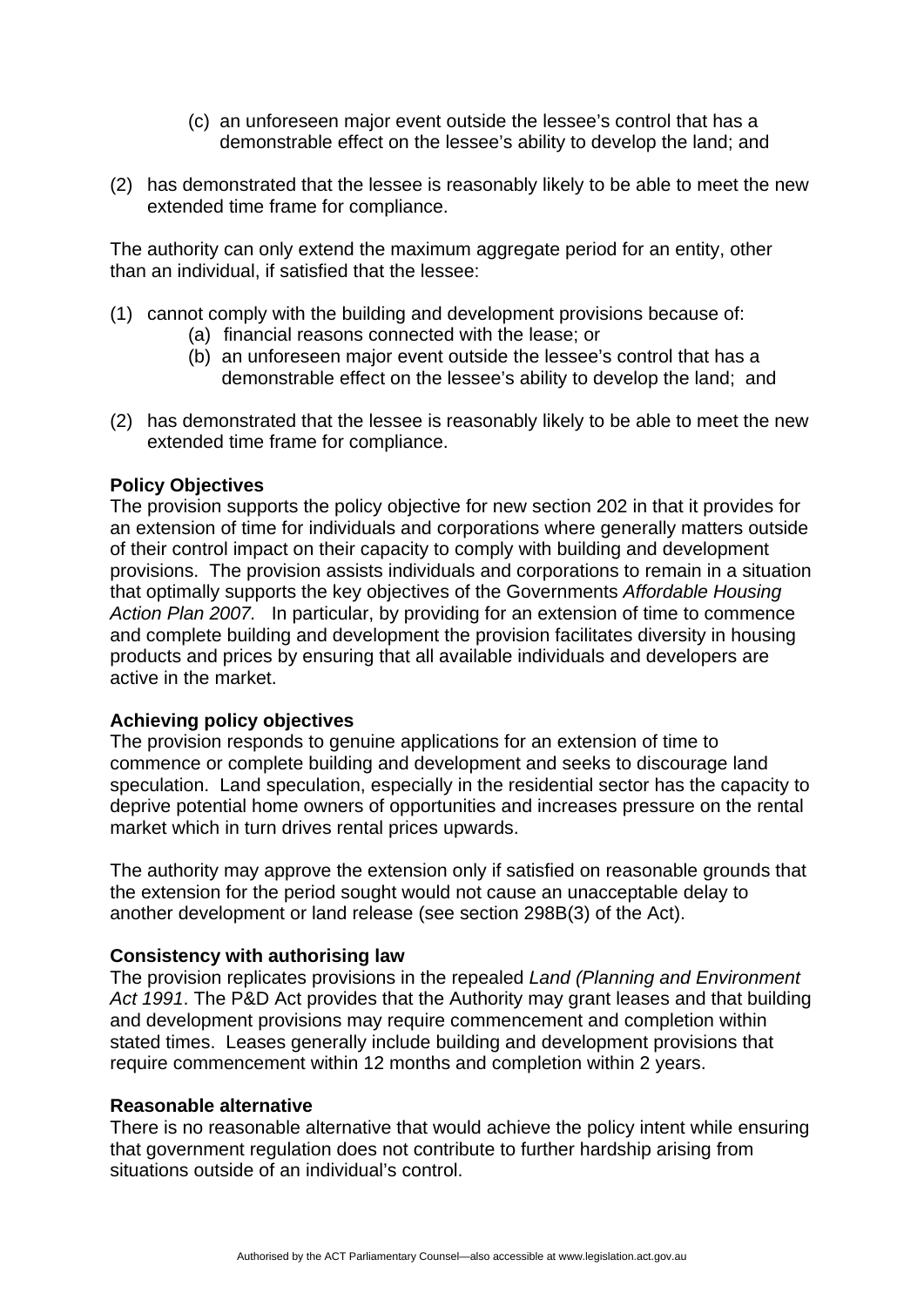## **Assessment of Benefits and Costs**

While the provision could be seen as depriving other potential home owners of the lost opportunity of entering the market a robust regime that deters land speculation will ensure an accessible supply of land for all individuals. Consequently there will be more opportunities for all members of the community to engage in building and development.

#### **Scrutiny Committee**

The proposed provision is consistent with the scrutiny of bills and subordinate legislation committee principles. General principles of the authorising law, P&D Act 2007, have been assessed by the Human Rights Commissioner and all issues responded to. This provision ensures that through regulation the right to access housing is not unreasonably denied. An explanatory statement is has been tabled.

### **New section 403 - Strict Liability offence**  *Securing things seized under the Act, pt 12.3*

#### **Policy Objectives**

The P&D Act contains various procedures and actions that can be taken for compliance purposes. The Act includes for example a number of offences including conducting development without the required development approval or conducting development that is prohibited. Prosecution action (including in some cases infringement notices) can be taken against persons who commit these offences. To undertake and complete compliance actions it may be necessary for inspectors to seize things. The provision compliments existing provisions around compliance functions in the P&D Act.

#### **Achieving policy objectives**

It is necessary for inspectors to enter premises in order to carry out relevant compliance functions including investigating the need for compliance action. The provision provides the capacity of inspectors to seize things under the P&D Act, part 12.3.

Section 19 creates a strict liability offence. Under section 19(3), a person commits an offence if:

(a) the person interferes with a seized thing, or anything containing a seized thing, to which access has been restricted under subsection (2); and

(b) the person does not have an inspector's approval to interfere with the thing.

Under section 19(4) it is a strict liability offence with a maximum penalty of 10 penalty units. A penalty unit is defined in the *Legislation Act 2001* and is currently \$100.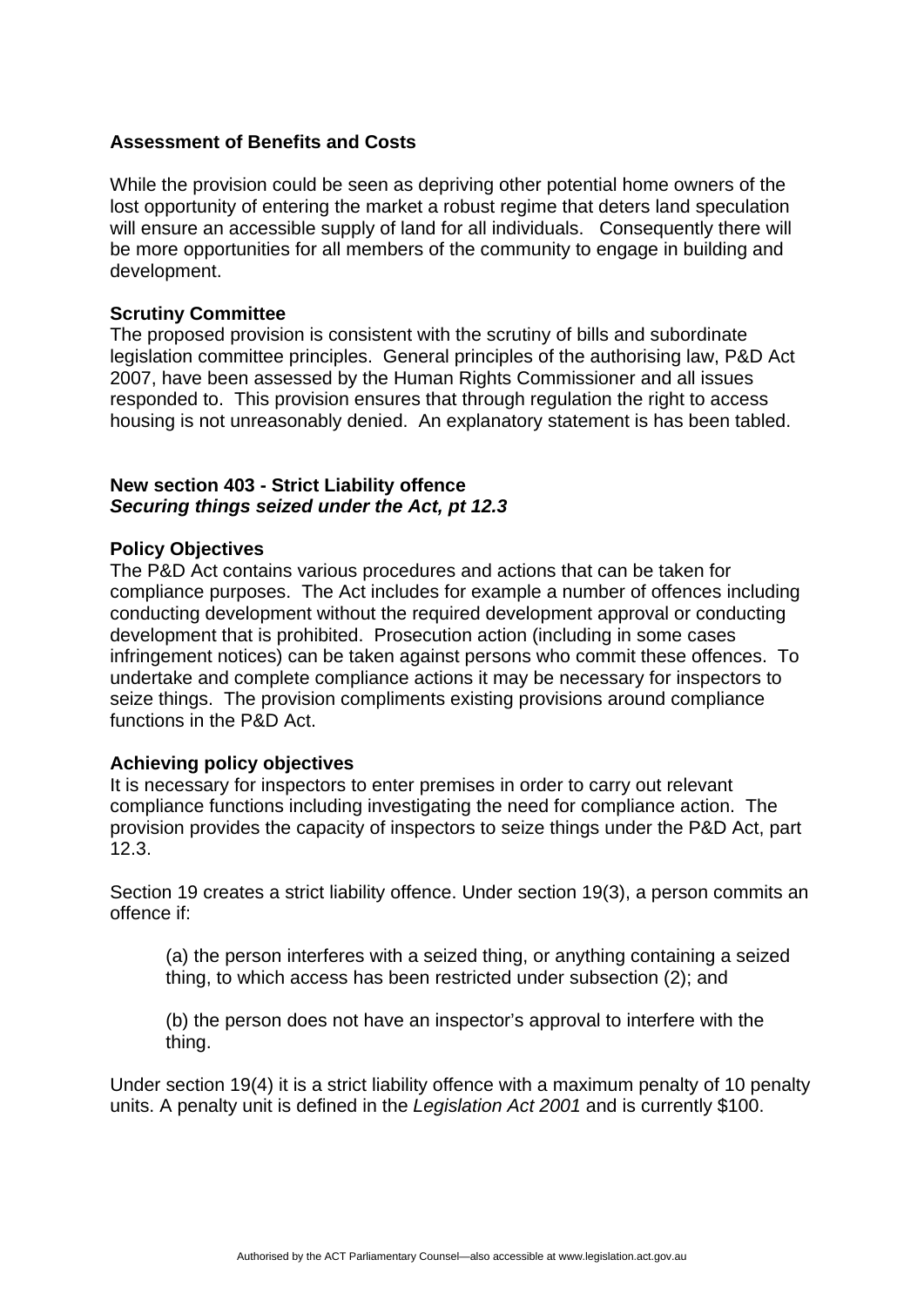As section 19 is a strict liability offence, it engages sections 18(1) and 22(1) of the *Human Rights Act 2004.* The government notes the following features and characteristics of the offence, which it believes justify the imposition of strict liability:

The offence is regulatory in nature, and cannot be considered "truly criminal" in the sense that it does not involve conduct that is "morally wrong" or "reprehensible" (see *International Transport Roth GmbH & Ors v Secretary of State for the Home Department* [2002] EWCA Civ 185). Also, the offence would only apply in situations where investigation by an inspector is required to determine whether a controlled activity is occurring or to determine whether an alleged offence has occurred or to determine whether an occupier has complied with an already issued compliance order (such as a rectification direction), and would not apply to members of the community at large (see *Engle v Netherlands* (1980) 1 E.H.R.R. 647). Further, the maximum penalty does not involve imprisonment and is relatively minor (10 penalty units), and is principally intended to act as a deterrent, and not be punitive or "extract retribution for wrong doing" (see *Ozturk v Germany* (1984) 6 E.H.R.R. 409).

The Government is of the view that when the totality of the above factors are considered together, the imposition of strict liability is reasonable and demonstrably justified under section 28 of the *Human Rights Act 2004,* especially when considered in light of relevant international jurisprudence concerning offences of a similar nature.

## **Consistency with authorising law**

Section 5 of the P&D Act introduces the use of strict liability and this has been reflected in provisions of the Act such as for undertaking prohibited development – s200(5) or s203 (2) development other than in accordance with conditions. Inspector powers in the Act and regulation provides for inspectors to investigate and establish compliance. Section 19 of the amending regulation maintains the same penalty status as other similar provisions such as s362 *Contravening controlled activity orders* and s393 *Power to require name and address*.

The provision, currently in regulation due to drafting timeframes, will be transitioned to the P&D Act to provide the appropriate legislative strength and will ensure consistency with the overall compliance framework of the Act. This will be consistent with advice from Justice and Community Safety (JACS) and the Human Rights Commissioner. This regulation is a temporary measure and will be presented to the Assembly in an amendment to the Act at the first opportunity.

#### **Reasonable alternative**

Extensive liaison occurred with JACS to establish the appropriate use of strict liability in the Act and regulations. Section 19 maintains the framework of use of strict liability and is consummate with other provisions.

#### **Assessment of Benefits and Costs**

The offence is important to protect the integrity of the regulatory regime in the Act, and strict liability is necessary to ensure the offence can effectively prosecuted by ensuring, as far as practicable, that seized things are available in the investigation of compliance. Strict liability is beneficial where offences need to be dealt with expeditiously to ensure confidence in the regulatory scheme.